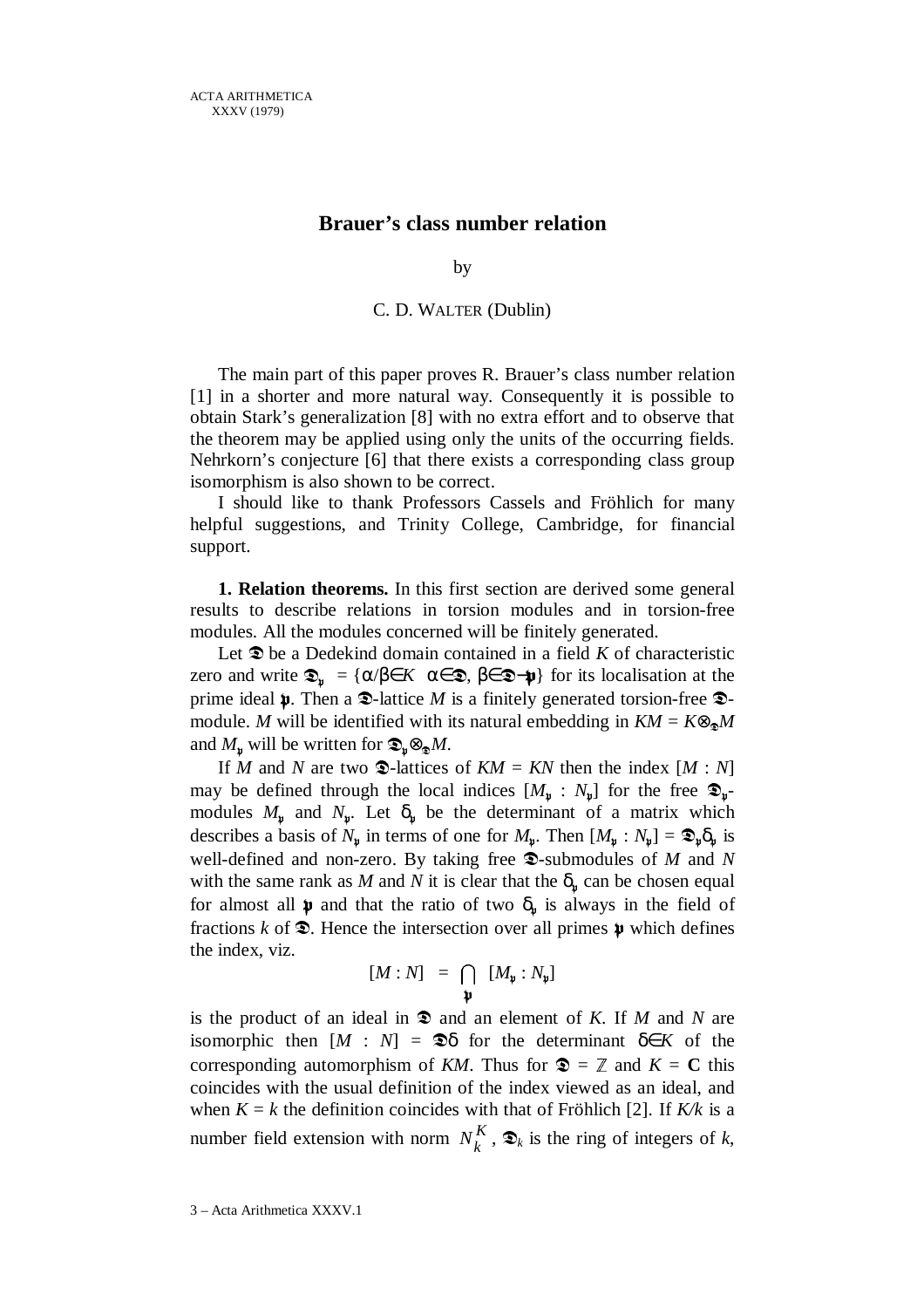and  $\mathbf{a}, \mathbf{b}$  are ideals of *K* then  $[\mathbf{a}:\mathbf{b}] = N_k^K(\mathbf{a}^{-1}\mathbf{b})$  $N_k^K(\mathfrak{a}^{-1}\mathfrak{b})$ .

Now let *G* be a finite group. A  $\mathcal{D}[G]$ -lattice is just a  $\mathcal{D}$ -lattice which is a  $\mathfrak{D}[G]$ -module.

THEOREM 1.1. *Suppose*  $\{e_i\}$  *is a finite set of idempotents in k*[*G*],  $\chi_i$ *is the character of K*[ $G$ *e*<sup>*i*</sup>, *and*  $\sum a_i \chi_i = 0$  *for*  $a_i \in \mathbb{Z}$ *. If M and N are isomorphic*  $\mathfrak{D}[G]$ *-lattices and KM = KN then* 

$$
\prod_i [M_i \colon N_i]^{a_i} = \mathfrak{D}
$$

 $where M_i = M \cap e_i K M$  and  $N_i = N \cap e_i K N$ .

Proof. Any two  $K[G]$ -modules *X* and *Y* and a  $K[G]$ -automorphism  $\alpha$ of *X* induce an automorphism  $\alpha_Y$  of Hom<sub>*K*[*G*]</sub>(*Y*, *X*), namely  $\alpha_Y(f)$  =  $\alpha \circ f$ . Clearly det  $\alpha_Y = \Delta(\alpha, \chi)$  depends only on  $\alpha$  and the isomorphism class of *Y*, which is determined by the character  $\chi$  of *Y*. If  $Y = Y_1 \oplus Y_2$ then  $0 \neq \det \alpha_Y = (\det \alpha_{Y_1})(\det \alpha_{Y_2})$ , and so

$$
\Delta(\alpha, \chi_1 + \chi_2) = \Delta(\alpha, \chi_1) \Delta(\alpha, \chi_2).
$$

Thus  $\chi \mapsto \Delta(\alpha, \chi)$  extends to a homomorphism from the additive group of the virtual characters of *G* into the multiplicative group of *K*. In particular,

$$
(*) \qquad \qquad \sum a_i \chi_i = 0 \quad \Rightarrow \quad \prod \Delta(\alpha, \chi_i)^{a_i} = 1 \; .
$$

Let *e* be an idempotent of  $K[G]$  and  $\chi$  the character of  $Y = K[G]e$ . Then there is a *K*-isomorphism  $\beta$ : Hom<sub>*K*[*G*](*Y*, *X*)  $\rightarrow$  *eX* given by  $f \mapsto$ </sub> *f*(*e*) with inverse  $x \mapsto (f: y \mapsto yx)$ . Define  $\alpha_e$  as the restriction of  $\alpha$  to *eX*. Then  $\alpha_e \circ \beta = \beta \circ \alpha_Y$  from which  $\Delta(\alpha, \chi) = \det(\alpha_e)$ . If  $\alpha$  is chosen so that  $\alpha M = N$  then  $\mathfrak{D}det(\alpha_e) = [M_i : N_i]$  and (\*) proves the theorem.

Remark (J.-J. Payan). From the local definition of index, the theorem still holds if the  $\mathfrak{D}[G]$ -lattices *M* and *N* are just assumed to be in the same genus, i.e.  $M_{\nu} \cong N_{\nu}$  for all  $\mathfrak{p}$ .

THEOREM 1.2. Let  $S = \{e_i\}$  be a finite set of idempotents in  $k[G]$  and  $\mathcal{D}_S$  the subring of k generated over  $\mathcal{D}$  by  $|G|^{-1}$  and the coefficients of the  $e_i \in S$ . *Suppose*  $\chi_i$  *is the character of*  $k[G]e_i$  *and*  $\sum a_i \chi_i = \sum b_i \chi_i$  *for some non-negative integers*  $a_i$  *and*  $b_i$ *. If M is a finite group and a*  $\mathcal{D}_S[G]$ *module then there is a*  $\mathcal{D}_s$ -*module isomorphism* 

$$
\oplus_i \oplus_{j=1}^{a_i} e_i M^{(j)} \cong \oplus_i \oplus_{j=1}^{b_i} e_i M^{(j)} \quad \text{for} \quad M^{(j)} \cong M.
$$

Proof. Again let  $M_{\mathfrak{p}} = \mathfrak{D}_{\mathfrak{p}} \otimes_{\mathfrak{D}} M$  for each prime  $\mathfrak{p}$  of  $\mathfrak{D}$ . Then  $M_{\mathfrak{p}}$  is a  $\mathfrak{D}_{\mathfrak{p}}[G]$ -module which is trivial for almost all  $\mathfrak{p}$  and, in particular, for  $\mathfrak{p}$ dividing the ideal  $\mathfrak{D}[G]$ . As  $M \cong \bigoplus_{\mathfrak{p}} M_{\mathfrak{p}}$  we may assume without loss of generality that  $M = M_{\nu}$  for some prime  $\nu$  not dividing  $\mathcal{D}|G|$ .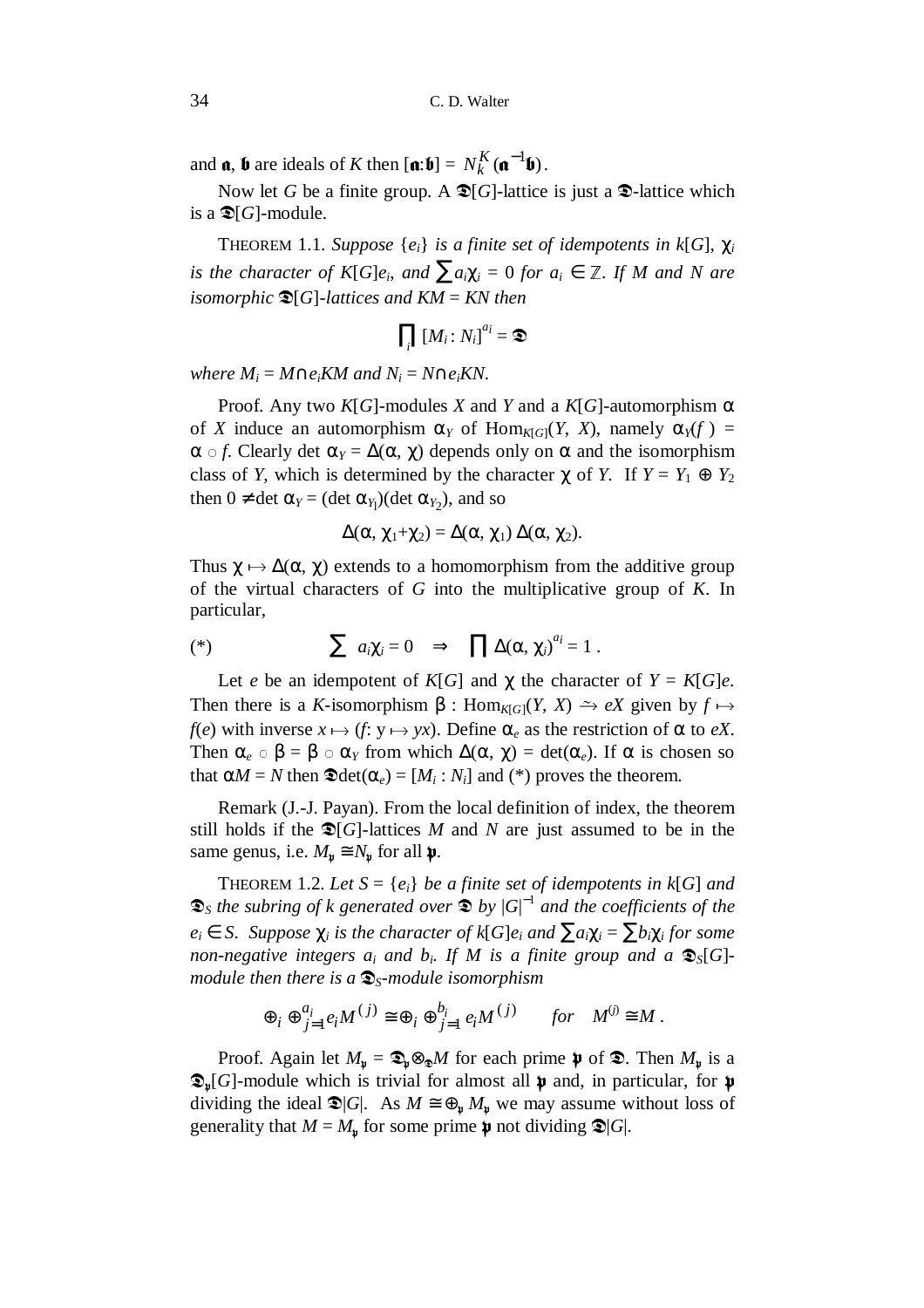Let  $N_i = \mathfrak{D}_{\mathfrak{p}}[G]e_i$ . Then there is a  $\mathfrak{D}_{\mathfrak{p}}$ -isomorphism  $\text{Hom}_{\mathfrak{D}_{\mathfrak{p}}[G]}(N_i, M)$  $\Rightarrow$   $e_i M$  given by  $f \mapsto f(e_i)$ . Two  $\mathcal{D}_{\mu}[G]$ -lattices *N* and *N'*, of the same character satisfy  $kN \cong kN'$  and therefore the work of Maranda ([5], Theorem 4) shows that  $N \cong N'$ . Combining these isomorphisms gives

$$
\begin{array}{rcl}\n\oplus_i \oplus_{j=1}^{a_i} e_i M^{(j)} & \cong \text{ Hom}(\oplus_i \oplus_{j=1}^{a_i} N_i, M) \\
& \cong \text{ Hom}(\oplus_i \oplus_{j=1}^{b_i} N_i, M) \cong \oplus_i \oplus_{j=1}^{b_i} e_i M^{(j)}.\n\end{array}
$$

**2. Nehrkorn's theorem.** Let *K/k* be a normal extension of algebraic number fields with Galois group *G*. Suppose  $1_H^G$  is the character on *G* induced from the unit character on a subgroup *H*, and for a module *X* on which *G* acts let *HX* be the submodule fixed under *H*. Write  $\tilde{H}$  for the sum of the elements in *H*. As usual let us define *U* to be the group of units in *K*; *W* its subgroup of roots of unity;  $w(H)$  the order of *HW*; and  $w_2(H)$  the 2-component of  $w(H)$ .

THEOREM 2.1. *Let C*(*HK*) *be the part of the ideal class group of HK formed from classes whose orders are prime to* |*G*|. *If*

$$
\sum_{H} a(H) 1_{H}^{G} = \sum_{H} b(H) 1_{H}^{G}
$$

*where a*(*H*) *and b*(*H*) *are non-negative integers then there is a group isomorphism*

$$
\oplus_H \oplus_{j=1}^{a(H)} C(HK)^{(j)} \cong \oplus_H \oplus_{j=1}^{b(H)} C(HK)^{(j)} \quad \text{for } C(HK)^{(j)} \cong C(HK).
$$

Nehrkorn indicated in [6] that the above result holds but proved it only for *K*/*k* abelian. It is immediate from Theorem 1.2 because of the natural isomorphism  $C(HK) \cong HC(K)$  and because the character  $1_H^G$ corresponds to the idempotent  $\widetilde{H}/|H|$ .

<sup>L</sup>EMMA 2.2. *Suppose M is a finite* ¦[*G*]*-module fixed by a normal subgroup N over which G is cyclic. If*  $\sum a(H) 1_H^G = \sum b(H) 1_H^G$  where  $a(H)$ *and b*(*H*) *are non-negative integers then there is a trivial group isomorphism*

$$
\oplus_H\oplus_{j=1}^{a(H)}HM^{(j)}\ \cong \oplus_H\oplus_{j=1}^{b(H)}HM^{(j)}\quad \ for\ \ M^{(j)}\cong M.
$$

Proof. From  $\sum 1_H^G(g)g = |H|^{-1} \sum g \tilde{H} g^{-1}$  for both sums over  $g \in G$ we deduce that  $1_H^G(g\tilde{N}) = |N|1_{HN}^G(g)$ . Hence  $\sum a(H)1_{HN/N}^{G/N} =$  $\sum_{H} b(H) 1_{HN/N}^{G/N}$  . By Brauer [1], Satz 2, or Rehm [7], Satz 1, this relation is trivial for *G*/*N* cyclic. Thus the stated group isomorphism holds trivially as *M* is a  $\mathbb{Z}[G/N]$ -module with  $HM = (HN/N)M$ .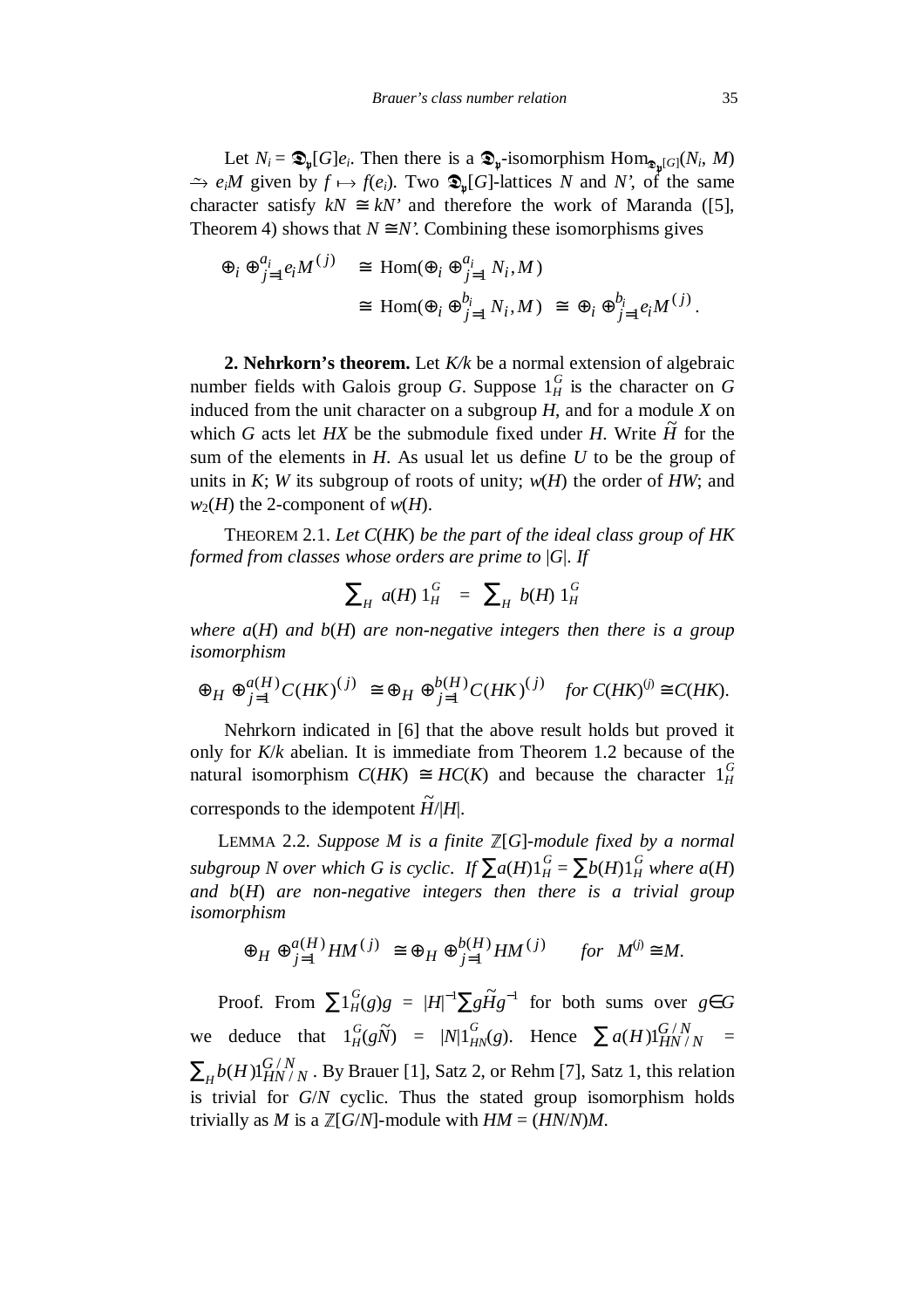THEOREM 2.3 (Brauer [1], §5). *If*  $\sum a(H)1_H^G = 0$  *then* 

$$
\prod_{H} w(H)^{a(H)} = \prod_{H} w_2(H)^{a(H)}.
$$

*Suppose also that W*2 *is the group of* 2-*power roots of unity in K and k*(*W*2)/*k is cyclic. Then*

$$
\prod_{H} w_2(H)^{a(H)} = 1.
$$

Proof. Let  $W_p$  be the Sylow  $p$ -subgroup of  $W$ . Then, with the possible exception of  $p = 2$ ,  $k(W_p)/k$  is cyclic and the theorem is a direct consequence of Lemma 2.2 on taking orders.

**3. Brauer's theorem.** With the notation of §2 let us assume also that  $k = \mathbb{Q}$ ;  $n(H) = [G:H]$  is the degree of *HK* over *k*;  $r_1(H)$  and  $r_2(H)$  are the numbers of real and non-real infinite valuations of *HK*; *r*(*H*) is the rank of *HU*/*HW*; *R*(*H*) is the regulator and *h*(*H*) the class number of *HK*; and  $\delta(H) = 2$  or 1 according as *HK* is totally complex or not. For some fixed embedding of *K* into the complex numbers **C** let *C* be the Galois group of the maximal real subfield of *K*. Thus *C* is generated by the automorphism γ which induces complex conjugacy on *K*.

Let *L* and  $L^*$  be  $\mathbb{Z}[G]$ -lattices which make

 $0 \to \mathbb{Z} \to \mathbb{Z}[G]\widetilde{C} \to L \to 0$  and  $0 \to L^* \to \mathbb{Z}[G]\widetilde{C} \to \mathbb{Z} \to 0$ 

exact sequences of left  $\mathbb{Z}[G]$ -modules. Here the maps from and to  $\mathbb{Z}$  are given by  $n \mapsto n\tilde{G}$  and  $a\tilde{C} \mapsto 1(a)$  respectively for the unit character 1. Specifically, *L* and *L*<sup>\*</sup> will be identified with  $\mathbb{Z}[G]\tilde{C}/\mathbb{Z}\tilde{G}$  and  $\{a \in \mathbb{Z}[G]\tilde{C}$ | 1(a) = 0}. Denote by a bar the natural maps  $U \rightarrow U/W$  and  $\mathbb{Z}[G] \rightarrow$  $\mathbb{Z}[G]/\mathbb{Z}\widetilde{G}$  and define maps  $\lambda: U \to \mathbb{C}L$  and  $\lambda^*: U \to \mathbb{C}L^*$  by

$$
\lambda(\varepsilon) = \sum_{g \in G} \log ||g^{-1} \varepsilon||_{\bar{g}} ,
$$
  

$$
\lambda^*(\varepsilon) = \sum_{g \in G} \log ||g^{-1} \varepsilon||_g \quad \text{for } \varepsilon \in U
$$

where  $|| \cdot ||$  is the absolute value of the chosen embedding of *K* into **C**. These are both  $\mathbb{Z}[G]$ -homomorphisms and they are injections because the ranks of  $\lambda(U)$ ,  $\lambda^*(U)$ , *L*, *L*<sup>\*</sup>, and *U* are all equal by the next theorem and the Dirichlet unit theorem.

THEOREM 3.1. *We have*

$$
[HL:\lambda HU]=\mathbb{Z}n(H)2^{-r_2(H)}R(H)
$$

*and*

$$
[HL^*:\lambda^*HU]=\mathbb{Z}\delta(H)2^{-r_2(H)}R(H).
$$

Proof. Let *HgC* denote the sum of the distinct elements in {*hgc* | *h*∈*H*, *c*∈*C*} and |*HgC*| the number of such elements. If possible choose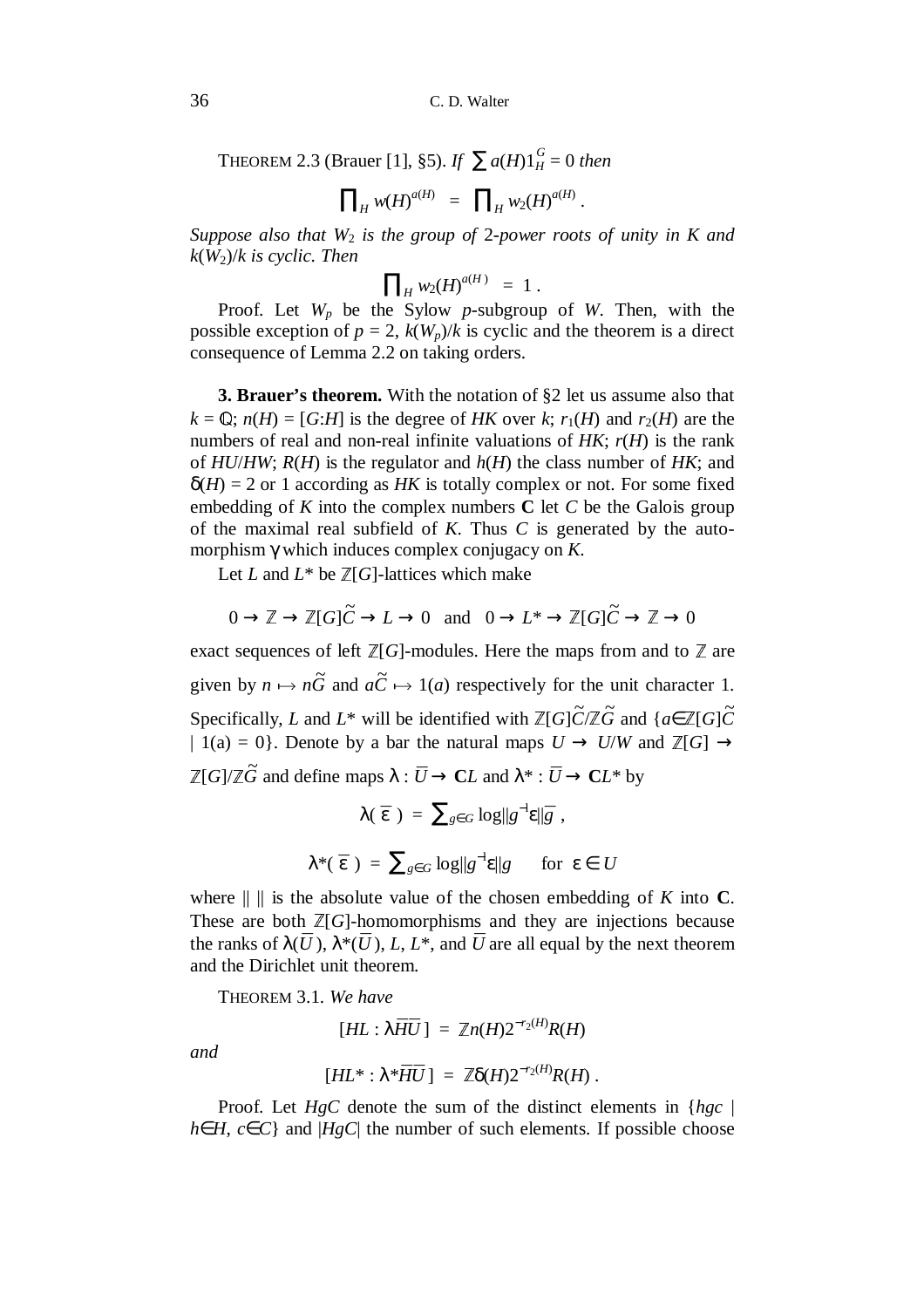*g*<sup>0</sup> ∈ *G* such that *Hg*<sup>0</sup>*C* is a single coset of  $\widetilde{H}$  and otherwise take any *g*<sup>0</sup>. Then  $\delta(H) = |Hg_0C|/|H|$  and the elements  $HgC - |HgC| |Hg_0C|^{-1}Hg_0C$ generate  $HL^*$  over  $\mathbb{Z}$ . For  $\varepsilon \in HU$  we have

$$
\lambda^*(\,\varepsilon\,)\,=\,\sum\, \log\|g^{-1}\varepsilon\|HgC=\,\sum\, \log\|g^{-1}\varepsilon\|(HgC-|HgC||Hg_0C|^{-1}Hg_0C)
$$

for sums over double coset representatives  $g \in H\backslash G\!C$ . Hence

$$
[HL^*:\lambda^*HU]=\mathbb{Z}\delta(H)2^{-r_2(H)}R(H).
$$

Now  $[HL:\lambda HU] = [HL:HL*] [HL*:\lambda*HU]$  because  $CL* → CL*$  is an isomorphism. As a basis of *HL* is given by  ${H\bar{g}C}$  } for  $g \in H\backslash G\backslash C$ with  $g \notin Hg_0C$  so  $[HL:HL^*$  ] =  $\mathbb{Z} \det(a_{g,g})$  where  $a_{g,g} = \delta_{g,g} + |HgC|/|Hg_0C|$ for the Kronecker delta δ. But ∑*<sup>g</sup> ag*,*g*' = *n*(*H*)/δ(*H*) gives a constant row by which  $|HgC|/|Hg_0C|$  may be subtracted from each  $a_{g,g}$ . Thus  $[HL:HL^*]=\mathbb{Z}n(H)/\delta(H)$  as required.

LEMMA 3.2. *If*  $\sum a(H) 1_H^G = 0$  *then* 

$$
0 = \sum a(H) = \sum a(H)r_1(H) = \sum a(H)r_2(H) = \sum a(H)r(H) = \sum a(H)n(H).
$$

Proof. The sums are the evaluations of the relation at  $\tilde{G}/|G|$ , γ,  $(1 - \gamma)/2$ ,  $\tilde{C}/|C|$ - $\tilde{G}/|G|$ , and 1 respectively because

$$
r_1(H) = |\{ g \in G \mid g \gamma g^{-1} \in H \}| / |H| = 1 \frac{G}{H}(\gamma).
$$

LEMMA 3.3. *If*  $\sum a(H)1_H^G = 0$  *and M*, *M*<sup>\*</sup> ⊂ *U* are  $\mathbb{Z}[G]$ -*isomorphic to L*, *L*\* *respectively then*

$$
\prod R(H)^{-a(H)} = \prod (n(H)[HU:HM])^{a(H)} = \prod (\delta(H) [HU:HM^*])^{a(H)}.
$$

Proof. *M* and  $M^*$  exist because  $\lambda$  and  $\lambda^*$  are injective homomorphisms so that  $L, L^*$ , and  $U$  all have the same character.

Let  $\pi = \prod(n(H)[HU:HM]R(H))^{a(H)}$ . By Theorem 3.1

$$
\mathbb{Z}\pi = \prod (2^{r_2(H)}[\lambda HU:\lambda HM][HL:\lambda HU])^{a(H)}.
$$

Hence Lemma 3.2 and Theorem 1.1 yield

$$
\mathbb{Z}\pi = \prod [HL:\lambda HM]^{a(H)} = \prod [HL:H\lambda M]^{a(H)} = \mathbb{Z}
$$

from  $L \cong \lambda M$ . The other relation holds similarly.

Application of the functional equation to the residue of the zeta function  $\zeta_{HK}(s)$  at  $s = 1$  gives the well-known result

$$
\lim_{s\to 0} s^{-r(H)}\zeta_{HK}(s)=-h(H)R(H)/w(H)
$$
,

while the interpretation of  $\zeta_{HK}(s)$  as the Artin *L*-series *L*(*s*, 1<sup>*G*</sup>, *K*/**Q**) shows that  $\sum a(H) 1_H^G = 0$  implies  $\prod \zeta_{HK}(s)^{a(H)} = 1$ . Equating values at  $s = 0$  and using Lemma 3.2 yields (Kuroda [3])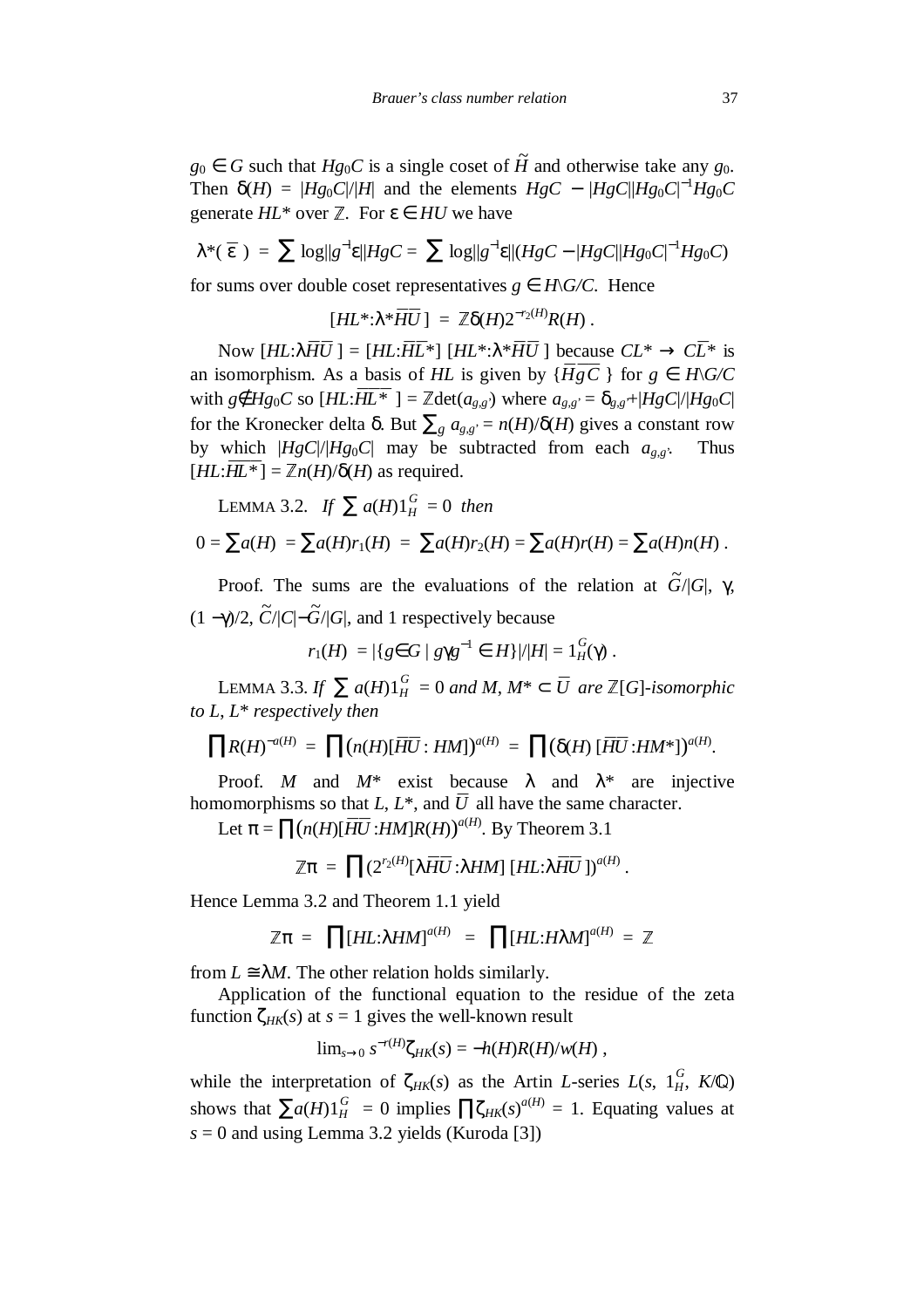$$
\prod_H (h(H)R(H)/w(H))^{a(H)} = 1.
$$

Comparing this with the limit of  $\prod \zeta_{HK}(s)^{a(H)} = 1$  as  $s \to 1$  shows that the corresponding product of discriminants is also 1. However, combining it with Lemma 3.3 and Theorem 2.3 immediately provides Brauer's theorem ([1], Satz 4) :

THEOREM 3.4. If the submodules M and  $M^*$  of U are  $\mathbb{Z}[G]$ *isomorphic to L and L\* respectively and if*  $\sum a(H)1_H^G = 0$  *then* 

$$
\prod_{H} h(H)^{a(H)} = \prod_{H} \left( n(H) w_2(H) [\overline{HU} : HM] \right)^{a(H)}
$$

$$
= \prod_{H} \left( \delta(H) w_2(H) [\overline{HU} : HM^*] \right)^{a(H)}.
$$

Remark 3.5. Set  $S = {H | a(H) \neq 0}$  and let  $U_S$  be the group generated over  $\mathbb{Z}[G]$  by  $\{HU \mid H \in S\}$ . Then  $U_5^-$  may have smaller rank than  $U$  so that more units need to be calculated to obtain a module *M*. However, suppose  $L_S$  is a  $\mathbb{Z}[G]$ -module satisfying  $HL \subset L_S \subset L$  for all  $H \in S$  and *M*' $\subset$  *U* is the corresponding submodule of *M*. As *HM* = *HM*' for all *H* ∈ *S* we may replace *M* by *M'* in the theorem and by Theorem 1.1 the substitution of any module  $M_S \subset U$  which is  $\mathbb{Z}[G]$ -isomorphic to  $L_S$  is also valid. In particular, the minimal choice of  $L_s$  ensures that  $M_s \subset U_s^-$ . A module *M<sup>S</sup>* \* can be defined analogously. *It is therefore possible to apply Theorem 3.4 when only the units of the occurring subfields are known*.

Remark 3.6. The full extent of Theorem 1.1 has not yet been exploited but we expect that when the value of

$$
c(\chi) = \lim_{s \to 0} s^{-r(\chi)} L(s, \chi, K/\mathbb{Q})
$$

has been calculated for  $r(\chi) = \chi(\widetilde{C}/|C| - \widetilde{G}/|G|)$  and any character  $\chi$  then the same techniques will produce a relation similar to Theorem 3.4 (see Lichtenbaum [4]). An intermediate result can be obtained. If the character  $\rho$  is irreducible over  $\mathbb Q$ , contains an absolutely irreducible character of degree  $d(\rho)$ , and  $a(H) \in \mathbb{Q}$  are chosen to satisfy  $\rho =$  $\sum a(H) 1_H^G$ , then the methods above give

$$
\pm \frac{c(\rho)}{2^{\rho(1-\gamma)/2}[L_{\rho}:\lambda M_{\rho}]} = \prod_{H} \left\{ \frac{h(H)}{n(H)w(H)[\overline{HU} : HM]} \right\}^{a(H)}
$$

where  $L_{\rho} = L \cap e_{\rho}CL$  and  $M_{\rho} = M \cap e_{\rho}CM$  for the central idempotent  $e_{\rho}$ of  $\mathbb{Q}[G]$  corresponding to  $\rho$ . In [8] Stark derives essentially the same formula by generalizing the methods of Brauer.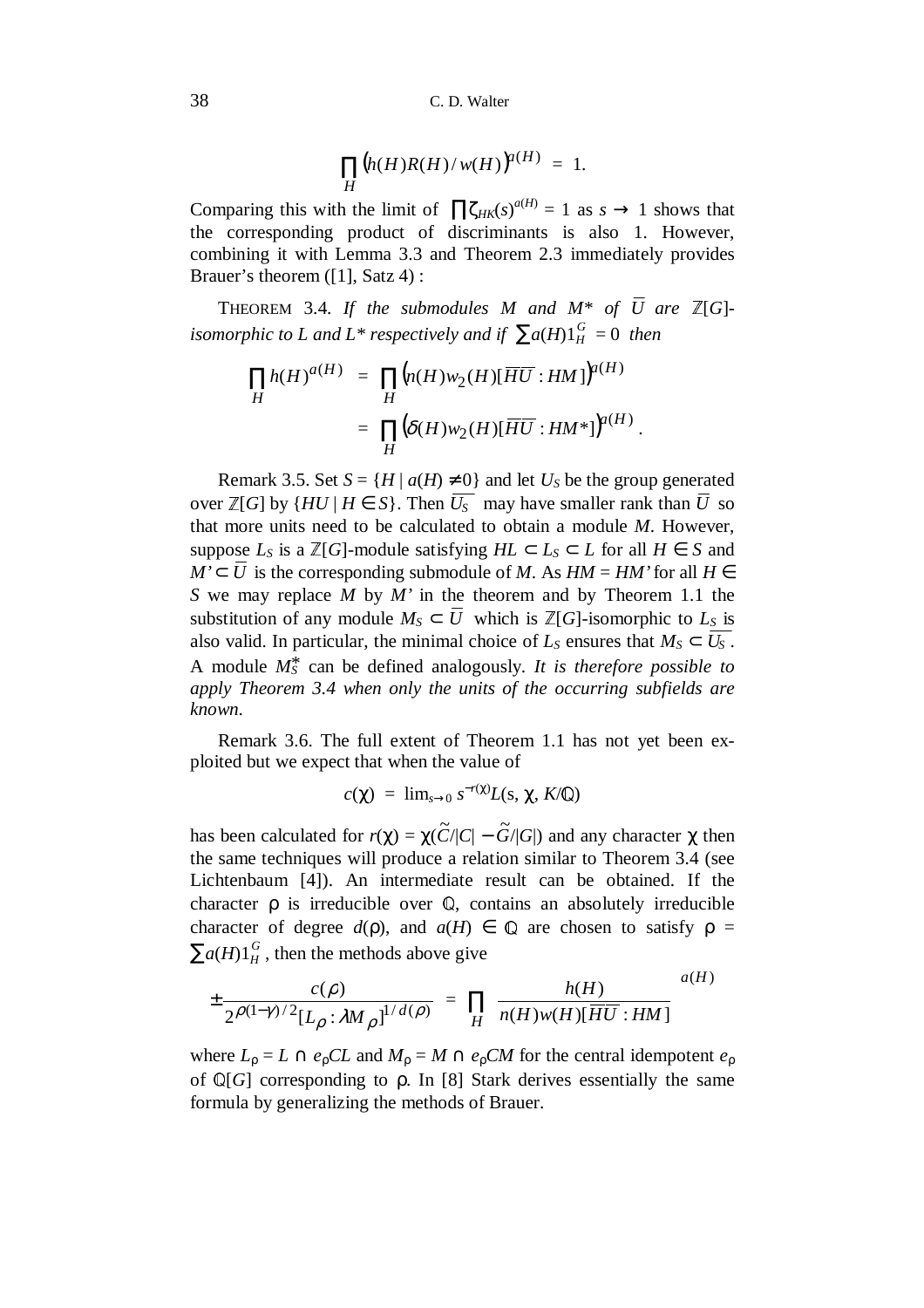**4. Change of ground field.** It remains to interpret Brauer's theorem in terms of the Galois group  $\mathcal G$  of a relative normal extension  $\mathcal K/k$ within *K*/ $\mathbb{Q}$ . *H* will denote a subgroup of *G*, *U* the unit group of *K*, and *G*( $\ast$ ) and *G*( $\mathcal{K}$ ) the Galois groups of *K*/ $\ast$  and *K*/ $\mathcal{K}$ . Then  $\mathcal{L}$  =  $G(\mathcal{K})L$  is a  $\mathbb{Z}[\mathcal{G}]$ -module whose precise structure will be determined below.

THEOREM 4.1. *Suppose*  $\sum a(\mathcal{H})1^{\mathcal{F}}_{\mathcal{H}} = 0$ . If the submodule  $\mathcal{M}$  of  $\mathcal{U}$  is  $\mathbb{Z}[\mathscr{G}]$ -isomorphic to  $\mathscr{L}$  then

$$
\prod h(\mathcal{H})^{a(\mathcal{H})} = \prod (n(\mathcal{H})w_2(\mathcal{H})[\mathcal{H}\mathcal{H}:\mathcal{HM}]\big)^{a(\mathcal{H})}
$$

for  $n(\mathcal{H}) = [\mathcal{H}\mathcal{K}; k]$ .

Proof. Put  $H = G(\mathcal{K})\mathcal{H}$ . Then  $\mathbb{C}[\mathcal{G}]\mathcal{H}$  and  $\mathbb{C}[G(\mathcal{M})]\tilde{H}$  are  $\mathbb{C}[\mathcal{G}]\cdot$ isomorphic under  $\mathcal{H} \leftrightarrow \tilde{H}$ . So they have the same characters, i.e.  $1^{\mathcal{G}}_{\mathcal{L}}(\mathcal{J}) = 1^{\mathcal{G}(\mathcal{L})}_{H}(g)$  if  $\mathcal{J} \in \mathcal{G}$  is the image of  $g \in G(\mathcal{L})$ . Hence the character relation  $\sum a(H/G(\mathcal{K}))1_H^G = 0$  holds and Theorem 3.4 may be<br>consider Findently  $HT = \mathcal{V}^{g}$  and  $HM = \mathcal{V}^{g}$  for  $H = G(\mathcal{K}) \mathcal{V}$  and applied. Evidently  $H U = \mathcal{H} U$  and  $H M = \mathcal{H} M'$  for  $H = G(\mathcal{K}) \mathcal{H}$  and  $M' = G(\mathcal{K})M$ . When these have been substituted Theorem 1.1 allows any  $\mathcal{M} \cong \mathcal{L}$  to be chosen because  $\mathcal{M}' \cong \mathcal{L}$ , and Lemma 3.2 permits the new value of  $n(\mathcal{H})$ .

The generators  $HgC$  of  $H\mathbb{Z}[G]\tilde{C}$  may be identified with the normalised infinite valuations

$$
v_{HgC}(x) = ||g^{-1}x||^{f} \qquad (x \in HK)
$$

of *HK* where  $f = |HgC|/|H|$  and  $|| \, ||$  is the absolute value for the chosen embedding of *K* into **C**. So the subgroup

$$
\mathcal{C}_i = (g_i C g_i^{-1} \cap G(\mathscr{M})) / G(\mathscr{K})
$$

of  $\mathcal{G}$  which fixes  $G(\mathcal{K})g_iC$  is the decomposition group in  $\mathcal{K}/\mathcal{K}$  of the corresponding infinite prime. Thus the double coset decomposition

$$
\widetilde{G} = \sum_{i=1}^r G(\mathcal{L})g_iC
$$

determines up to conjugacy a decomposition group  $\mathcal{C}_i$  for each infinite prime of  $\mathcal{L}$ .

The exact sequence defining *L* restricts to

$$
0 \to \mathbb{Z} \to G(\mathcal{K})\mathbb{Z}[G]\widetilde{C} \to G(\mathcal{K})L \to 0.
$$

This is also exact as fixing by a subgroup is a left exact functor and any pre-image of an element in  $G(\mathcal{K})L$  is necessarily fixed by  $G(\mathcal{K})$ . However,  $G(\mathcal{K})\mathbb{Z}[G]\tilde{C} \cong \bigoplus_{i=1}^r \mathbb{Z}[\mathcal{G}] \widetilde{\mathcal{E}_i}$ *i* under the  $\mathbb{Z}[\mathscr{G}]$ -map